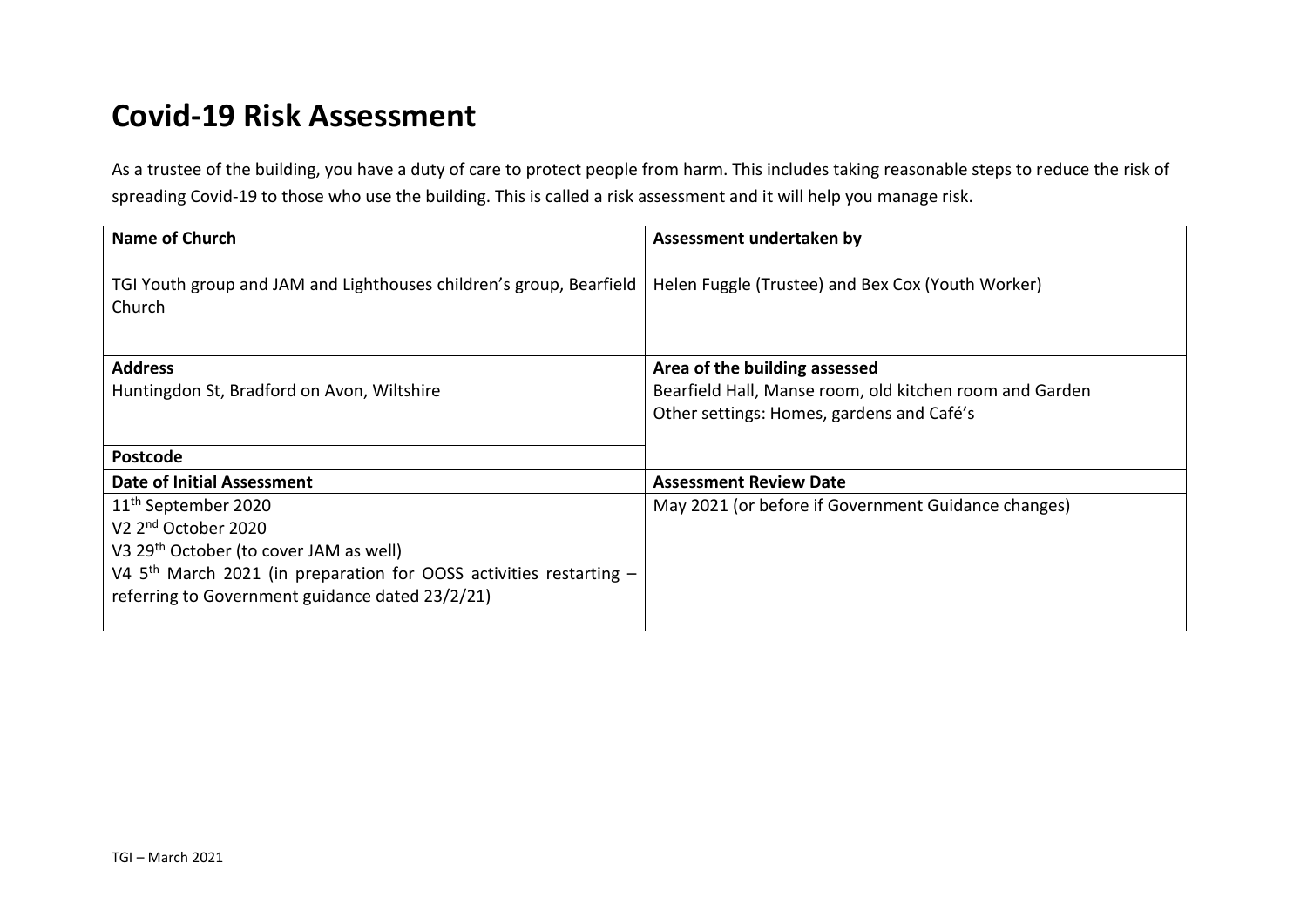| Hazards/Risks<br>Think about the<br>areas where contact<br>takes place               | <b>Persons</b><br><b>Affected</b><br>Think of<br>anyone who<br>might have<br>contact | Likeli<br>hood | Severity / mitigation                    | <b>Risk</b><br>Rating<br>after<br>mitigation | <b>Additional Covid-19</b><br><b>Controls - Reducing Risk</b><br>Think of what changes could be<br>made in each scenario to reduce<br>the spread of Covid-19                                                                                                                                                                                                                                                                                                                                                                                                                                                                                                                                                                                                                                        | <b>Action Plan</b><br>What needs to be done and by whom?                                                                                                                                                                                                                                                                                                |
|--------------------------------------------------------------------------------------|--------------------------------------------------------------------------------------|----------------|------------------------------------------|----------------------------------------------|-----------------------------------------------------------------------------------------------------------------------------------------------------------------------------------------------------------------------------------------------------------------------------------------------------------------------------------------------------------------------------------------------------------------------------------------------------------------------------------------------------------------------------------------------------------------------------------------------------------------------------------------------------------------------------------------------------------------------------------------------------------------------------------------------------|---------------------------------------------------------------------------------------------------------------------------------------------------------------------------------------------------------------------------------------------------------------------------------------------------------------------------------------------------------|
| <b>Social Distancing</b><br>Risk of spreading the<br>virus through close<br>contact. | All<br>attendees                                                                     | M              | Low rates in<br>Wiltshire/BoA currently. | L                                            | Maximum capacities of rooms:<br>Hall 15<br>Kitchen room 3 school bubbles +<br>leader<br>Manse room 3 school bubbles +<br>leader<br>Attendance pre-booked to stay<br>within capacities (SA to manage).<br>Not always able to separate into<br>'school bubbles' but where not<br>possible, attendees from different<br>family/school groups to sit 2m<br>apart (seating plan when<br>appropriate).<br>Activities and games chosen to<br>limit risk of contact.<br>Leaders to remind young people<br>and control movement required<br>with games.<br>Clear communication to attendees<br>to maintain 2m (or 1m+) distancing<br>in all settings (outdoors/in church<br>hall/café/homes/gardens/public<br>spaces).<br>No more than 15 in a group (plus<br>leaders).<br>Keep year 7-9 and year 10+ groups | Plan and control activities within social distancing<br>guidelines (TGI/JAM/Lighthouses leaders).<br>Chairs to be used to minimise movement rather than<br>Beanbags/cushions (these have temporarily been<br>removed)<br>Communicate reminder to group and parents<br>regularly (TGI/JAM/Lighthuses leaders)<br>Places booked via Church Administrator. |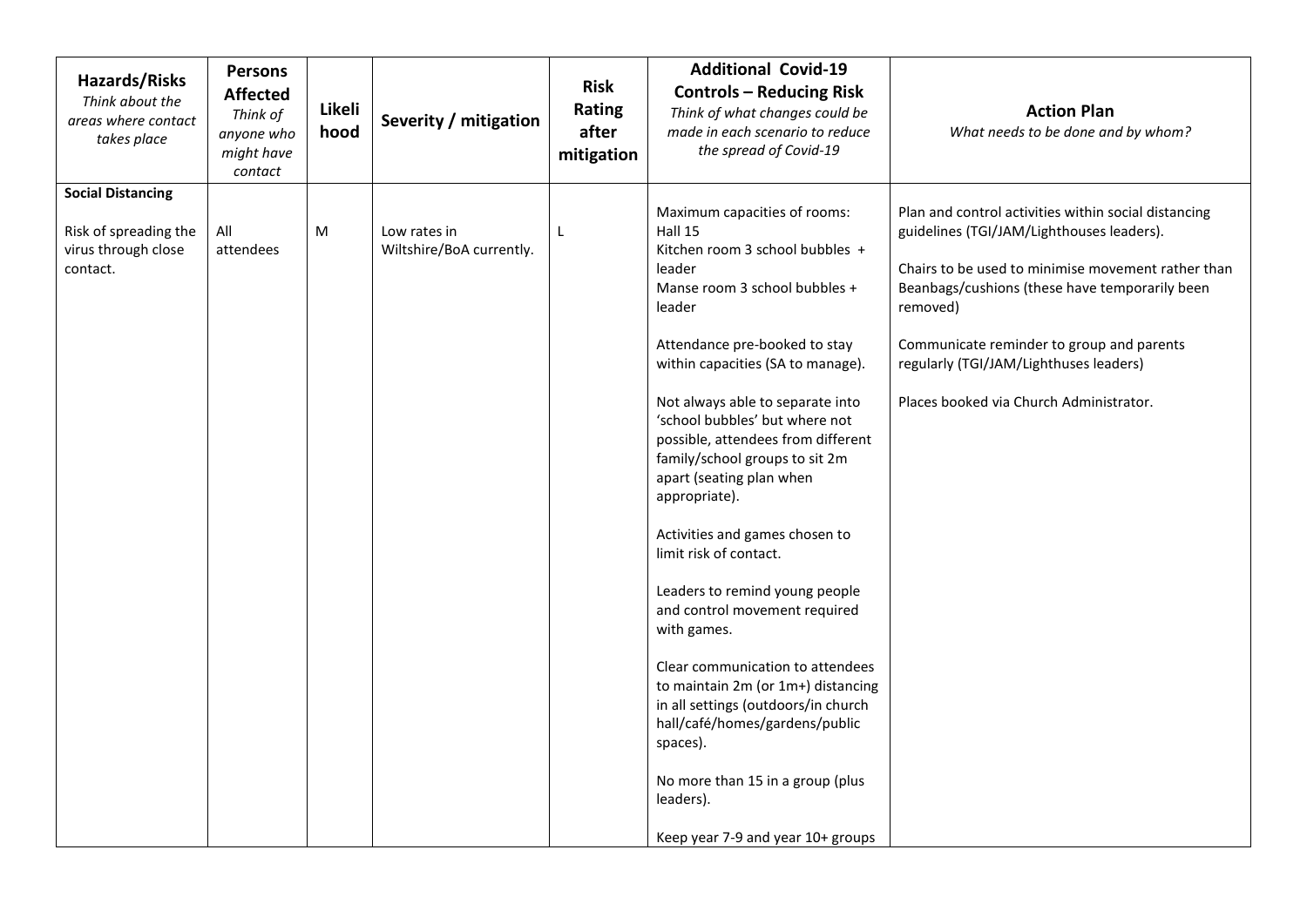|                                                                                                                                                 |                  |   |                                                                                                                                      |   | as separate bubbles until safe to<br>mix 'bubbles'.<br>Parents to ensure social distancing<br>at pick up/drop off.<br>Update 2 <sup>nd</sup> Oct 2020: In line with<br>updated NYA advice, young<br>people (age 11+) to wear a face<br>mask indoors, unless exempt.<br>Leaders are exempt, but can wear<br>a mask or visor if they choose.                                                                                                                       |                                                                                                                                                                                                                                                                                                        |
|-------------------------------------------------------------------------------------------------------------------------------------------------|------------------|---|--------------------------------------------------------------------------------------------------------------------------------------|---|------------------------------------------------------------------------------------------------------------------------------------------------------------------------------------------------------------------------------------------------------------------------------------------------------------------------------------------------------------------------------------------------------------------------------------------------------------------|--------------------------------------------------------------------------------------------------------------------------------------------------------------------------------------------------------------------------------------------------------------------------------------------------------|
| <b>Cleaning</b><br>Risk of transmission<br>of the virus through<br>touching<br>contaminated<br>surfaces, including<br>equipment and<br>toilets. | All<br>attendees | M | Low rates in Wiltshire<br>/BoA currently.<br>Attendees told that<br>toilets are for<br>emergencies only so<br>should be minimal use. | L | Church hall and toilet deep cleaned<br>regularly.<br>Spot cleaning of high touch points<br>before and after TGI group.<br>In homes when allowed: owners to<br>ensure sufficient cleaning and<br>minimal touch required by<br>attendees (I.e. doors already open)<br>Equipment to be used by one<br>individual only or wiped with<br>antibacterial spray/wipe before<br>being shared.<br>TGI attendees can bring own<br>stationery and equipment if<br>necessary. | Bearfield administrator to ensure supply of cleaning<br>products at church.<br>BC to let home-owners know about their<br>responsibilities for cleaning.<br>TGI leaders to spot clean any high touch points after<br>group.<br>Attendees to wipe down toilet if used. (Signage in<br>toilet to remind.) |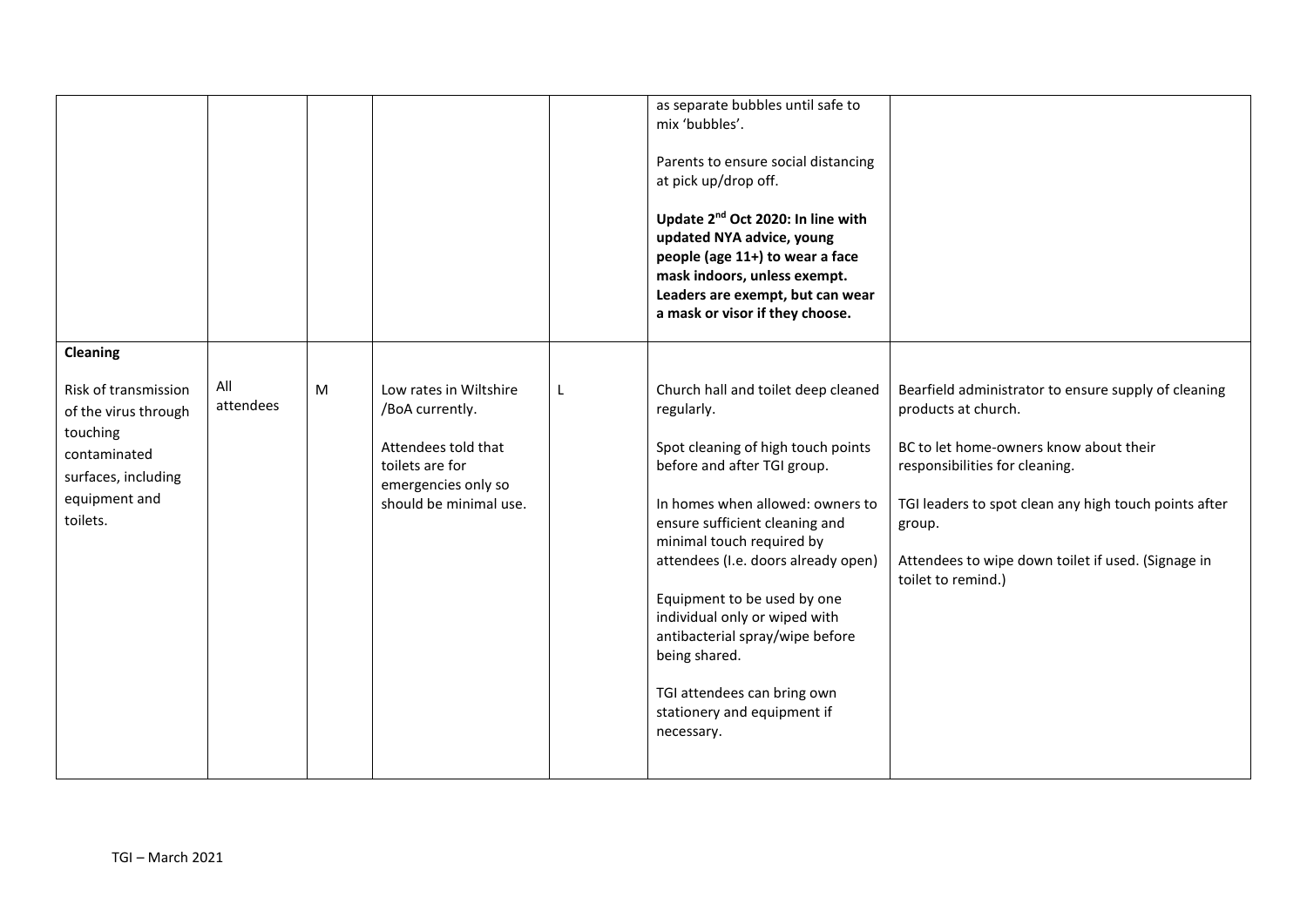| <b>Good hygiene</b><br>Risk of transmission<br>through coughing<br>and sneezing.<br>Risk of transmission<br>when handling<br>food/drink. | All<br>attendees | M | Low rates in<br>Wiltshire/BoA currently.          | Tissues, sanitizer and bin available<br>in each room. Attendees use on<br>entrance and exit.<br>Attendees to bring own sanitizer<br>and tissues when outside/café/in a<br>home/garden.<br>All food and drink to be individually<br>wrapped/boxed, e.g. water<br>bottles/can/cartons, individually<br>packaged crisps, individually boxed<br>pizzas. | Tissues, sanitizer and bin provided in church<br>(Trustees)<br>Reminder at beginning and during sessions<br>(TGI/JAM/Lighthouses leaders) - 'Catch it, bin it, kill it'<br>Provide and supply pre-prepared individually wrapped<br>food and drink (TGI and children's group leaders) |
|------------------------------------------------------------------------------------------------------------------------------------------|------------------|---|---------------------------------------------------|-----------------------------------------------------------------------------------------------------------------------------------------------------------------------------------------------------------------------------------------------------------------------------------------------------------------------------------------------------|--------------------------------------------------------------------------------------------------------------------------------------------------------------------------------------------------------------------------------------------------------------------------------------|
| <b>Track and Trace</b><br>Risk of not being<br>able to advise<br>contacts if an<br>attendees tests<br>positive.                          | All<br>attendees |   | Very small groups, easy<br>to check who attended. | Register taken at each group.<br>BC hold TGI register<br>Lighthouses and JAM sent to DJ.                                                                                                                                                                                                                                                            | Set up and maintain register (TGI and children's group<br>leaders)                                                                                                                                                                                                                   |